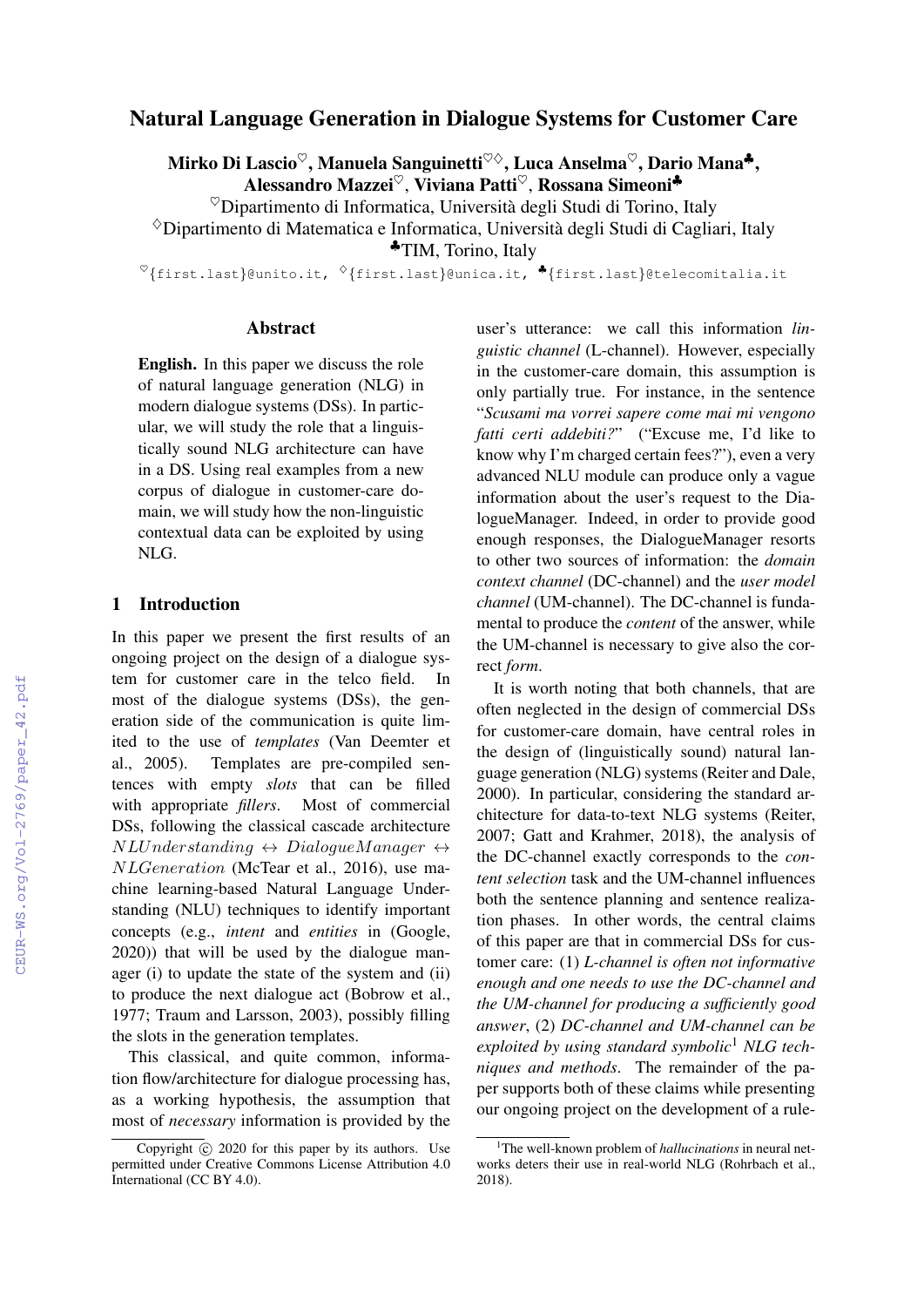based NLG prototype to be used in a customer care domain. Section 2 presents the corpus developed in the first stage of this project, consisting of real dialogues containing explanation requests in telco customer-care domain. Section 3 presents an NLG architecture for managing the L-DC-UM channels that can be adopted in a DS for customer care. Finally, Section 4 concludes the paper with few remarks on the current state of the project and on future work.

## 2 A Dialogue Corpus for Customer-care Domain

This study builds upon the analysis of a corpus of dialogues between customers and a DS for customer service developed by an Italian telecommunications company. The dialogues, which take place by means of a textual chat, mainly deal with requests for commercial assistance, both on landline and mobile phones. For the purpose of this study, the corpus was extracted by selecting, from a sample of dialogues held over 24 hours, a reduced subset that included requests for explanations from customers. The selection criteria were conceived so as to include all the dialogues where at least one message from the user contained a clearly stated request for explanation. The kind of requests identified in this collection basically reflects the problems typically encountered with a telecom service provider, such as undue or unfamiliar charges in the bill or in the phone credit (about 52% of the overall number of requests in this dataset).

The resulting corpus consists of 142 dialogues, with an average of 11 turns per dialogue, and an average length of 9 tokens in customer messages and 38 tokens in the bot messages. Such difference in the message length is due to the way the assistant's responses are currently structured, in that they usually include detailed information on invoice items or options available, while, on the other hand, customer's messages are most often quite concise. Also, the relatively high number of turns per dialogue might be explained with the high occurrence in the corpus of repeated or rephrased messages, both by the chatbot and by the customer, due to recurring misunderstandings on both sides.

As a matter of fact, the presence of such phenomena in the corpus, along with the overall goals set forth for the development of the NLG module (a)

*Vuoi vedere il dettaglio della fattura?*

(Do you want to see the invoice details?)

- *La fattura di gennaio 2020 non e arrivata `*
- (I haven't received the invoice of January 2020 yet) Ignoring question/feedback - Neutral

*Ecco il dettaglio delle voci di spesa presenti nella fattura* **InvoiceNumber** *del mese di gennaio per la linea* **PhoneNumber:InvoiceDetails***. Vuoi avere il dettaglio di una specifica voce di spesa*

# *presente in fattura?*

(Here is the detail of the items on the invoice InvoiceNumber of January for the PhoneNumber:InvoiceDetails. Do you want the detail of a specific item in the invoice?) Straight wrong response

- *Non mi interessa questa fattura, mi serve gennaio 2020*
- (I don't need this invoice, I need the one of January 2020) Repetition - Somewhat frustrated

#### *Vuoi cambiare argomento?*

- (Do you want to change topic?) Topic change
- *Ciao*
- (Whatever)

Non-cooperativity - Somewhat frustrated

#### (b) *Scusami, non ho capito bene la tua richiesta...*

#### *Puoi ripeterla in modo piu semplice? `*

- (I'm sorry, I didn't get your question... Could you rephrase it in a simpler way?)
- *No non hai capito niente*

(No you got it all wrong)

Non cooperativity - Somewhat angry

*Mi spiace non aver compreso correttamente. Ho la possibilita di farti chattare con un operatore. `*

*umano piu esperto. Vuoi? `*

(I'm sorry I haven't understood that correctly. I can put you in contact with a human representative. Is this what you want?)

#### Empathy

Figure 1: Excerpts from the annotated dataset. Annotation of errors is highlighted in red, that of customer's emotions in blue and the agent's empathy in orange.

in this project, led us to the design of an annotation process that involved different dimensions, such as errors in conversation and emotions. By er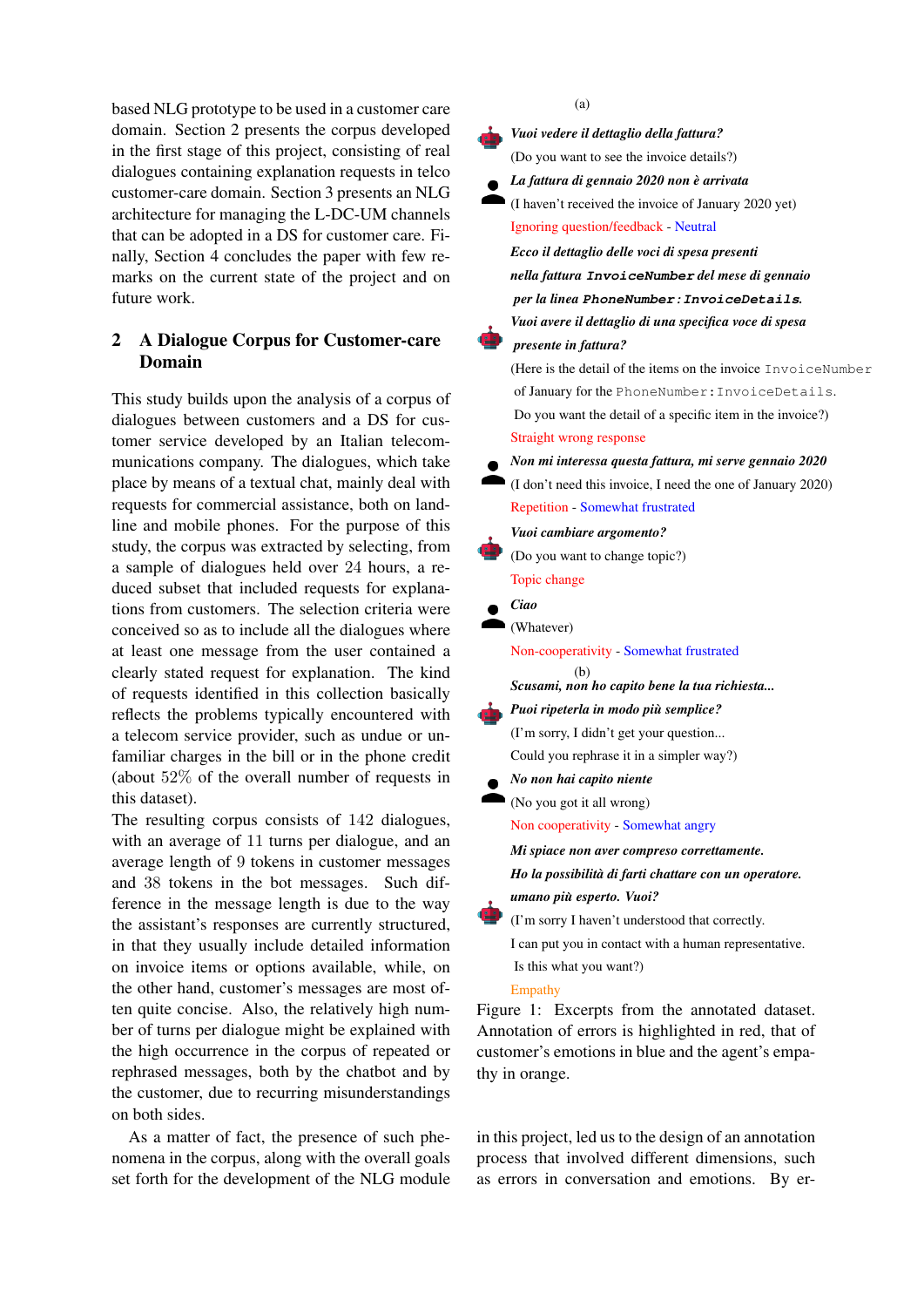ror, in this context, we mean any event that might have a negative impact on the flow of the interaction, and more generally on its quality, potentially resulting in breakdowns (i.e. whenever one party leaves the conversation without completing the given task (Martinovsky and Traum, 2003)). The error tagset used in this corpus is partially inspired by three of the popular Gricean maxims, i.e. those of *Quantity*, *Relation* and *Manner* (Grice, 1989) (each one including further sub-types, not described here), and it has been conceived so as to include error categories that may apply to both conversation parties. The second dimension, instead, is meant to include, on the one hand, customers' emotions (as perceived in their messages), and, on the other hand, the chatbot's empathic responses (if any). In particular, as regards customers' emotions, besides two generic labels for neutral and positive messages, we mostly focused on negative emotions, especially anger and frustration, also introducing for these ones two finergrained labels that define their lower or higher intensity. While a full description of the annotation scheme is beyond the scope of this paper, Figure 1 shows two brief examples of how we applied this scheme to the sample dataset<sup>2</sup>. An overview of the scheme with a discussion on the main findings and annotation issues can be found in Sanguinetti et al. (2020).

Due to privacy concerns and the related anonymization issues that may arise (as further discussed in Section 4), the corpus cannot yet be publicly released. However, in an attempt to provide a qualitative analysis of the annotated data, we collected some basic statistics on the distribution of errors and emotions labeled in this sample set. Overall, we report an amount of 326 errors (about 21% of the total number of turns) from both parties; among them, the error class that includes violations of the maxim of Relevance is by far the most frequent one (65% of the errors). Such violations may take different forms, also depending on whether they come from the customer or the chatbot. As regards the customer, errors of such kind typically take place when the user does not take into account the previous message from the chatbot, thus providing irrelevant responses that do not allow to move forward with the conversation and make any progress; these cases cover

approximately 21% of customers' errors. On the chatbot side, the most frequent error type is represented by those cases in which the agent misinterprets a previous customer's message and proposes to move on to another topic rather than providing a proper response (30% of cases). As for the second annotation dimension, i.e. the one regarding customers' emotions, most of the messages have a neutral tone (about 86% of user turns), but, among non-neutral messages, the two main negative emotions defined in this scheme, namely anger and frustration, are the ones most frequently encountered in user messages (both with a frequency of 41%), while the cases of messages with a positive emotion constitute less than 1%, and usually translate into some form of gratitude, appreciation, or simple politeness.

All these dimensions are functional to a further development of the NLG module, in that they provide, through different perspectives, useful signals of how, and at which point in the conversation, the template response currently used by the chatbot might be improved using the NLG module. Broadly speaking, framing the error taxonomy within the Grice's cooperative principle provides a useful support for the generation module to understand, in case an error is reported, how to structure the chatbot response so as to improve the interaction quality in terms of informativeness and relevance (as also discussed in Section 3).

### 3 Balancing information sources in NLG for DS

In this Section, we illustrate a DS architecture that explicitly accounts for the L-DC-UM information channels. In particular, we point out that DC and UM channels can be managed by using standard NLG methods.

A commonly adopted architecture for NLG in data-to-text systems is a pipeline composed of four modules: data analyzer, text planner, sentence planner and surface realizer (Reiter, 2007; Pauws et al., 2019). Each module tackles a specific issue: (1) the data analyzer determines what can be said, i.e. a domain-specific analysis of input data; (2) the text planner determines what to say, i.e. which information will be communicated; (3) the sentence planner determines how to communicate, with particular attention to the design of the features related to the given content and language (e.g. lexical choices, verb tense, etc.); (4)

<sup>&</sup>lt;sup>2</sup> For further details on the scheme and the definition of all tags, the annotation guidelines are available in this document: https://cutt.ly/cdMcnyM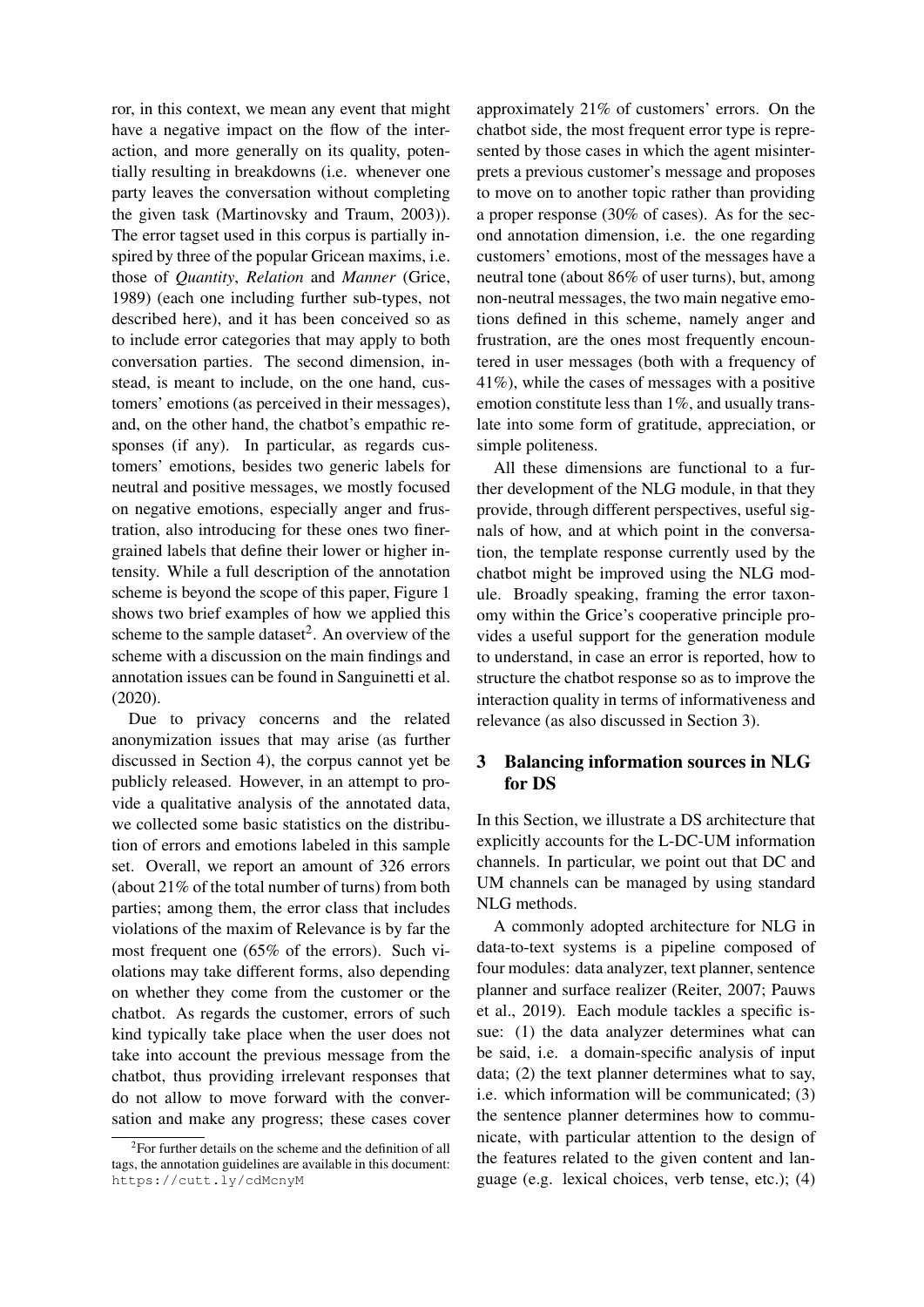

Figure 2: A dialogue system architecture accounting for L-DC-UM channels.

the surface realizer produces the sentences by using the results of the previous modules and considering language-specific constraints as well. Note that by definition NLG does not account for linguistic input (that is, L-channel), all the modules account for the context of the communication. In other words, data analysis and text planning explicitly process the information about the input data (the DC-channel), and text planning and sentence planning process the information about the audience (the UM-channel). Moreover, by using the nomenclature defined in (Reiter and Dale, 2000), the specific task of *content selection* decides *what to say*, that is the atomic nucleus of information that will be communicated.

In our project, we adopt a complete NLG architecture in the design of the DS (Figure 2). In Figure 2, we show the contributions of the L-DC-UM channels in the interaction flow. It is worth noting that we assigned the *content selection* task to the DM module rather than to the text planning of the NLG module. Indeed, the content selection task is crucially the point where all the three information channels need to be merged in order to decide the content of the DS answer to the user question.

In order to understand the contribution of the three information channels to the final message construction, we describe below the main steps of the module design using the following customer's message, retrieved from the corpus, as an example:

*Scusami ma vorrei sapere come mai mi vengono fatti alcuni addebiti?*. ("Excuse me, I'd like to know why I'm charged certain fees?")

Here, the customer requests for an explanation about some (unspecified) charges on her/his bill, making the whole message not informative enough. In this case, the DS can deduce from the L-channel only a generic request of information on transactions. However, using the architecture shown in Figure 2, a more informative answer can be produced considering the UM-channel and the DC-channel.

As a working hypothesis, we assume that the user model consists uniquely in the age of the user. By assuming that the user is 18 years old, we can say that the DS should use an informal register, i.e. the Italian second person singular (*tu*) rather than the more formal third person singular (*lei*). It is worth noting that the current accounting of the user model is too simple and there is room for improvement both in the formalization of the model, and in the effect of the user model on the generated text. Taking into account the classification of the user model acquisition given by (Reiter et al., 2003), it is interesting to note that the dialogic nature of the system allow for the possibility to explicitly ask users about their knowledge and preferences on the specific domain.

Moreover, we assume that the DC-channel consists of all the transactions of the last 7 months, for example: T1, with an amount of  $9.99\epsilon$  (M1-M7); T2 with an amount of  $2 \in (M5-M7, a \text{ppear-}$ ing twice in M7); and T3 with an amount of  $1.59<sup>\epsilon</sup>$ (M7) (see Table 1).

| $\vert$ M1 $\vert$ M2 $\vert$ M3 $\vert$ M4 $\vert$ M5 $\vert$ M6 $\vert$ M7 |  |  |
|------------------------------------------------------------------------------|--|--|
| <b>T1</b>   9.99   9.99   9.99   9.99   9.99   9.99   9.99                   |  |  |
|                                                                              |  |  |
| <b>T3</b>   0   0   0   0   0   0   1.59                                     |  |  |

Table 1: A possible transactions history.

Looking at the data in Table 1, different forms of automatic reasoning could be applied in order to evaluate the relevance of each singular transaction of the user. At this stage of the project, we aim to adapt the theory of importance-effect from (Biran and McKeown, 2017) to our specific domain, where the relevant information is in the form of relational database entries. The idea is to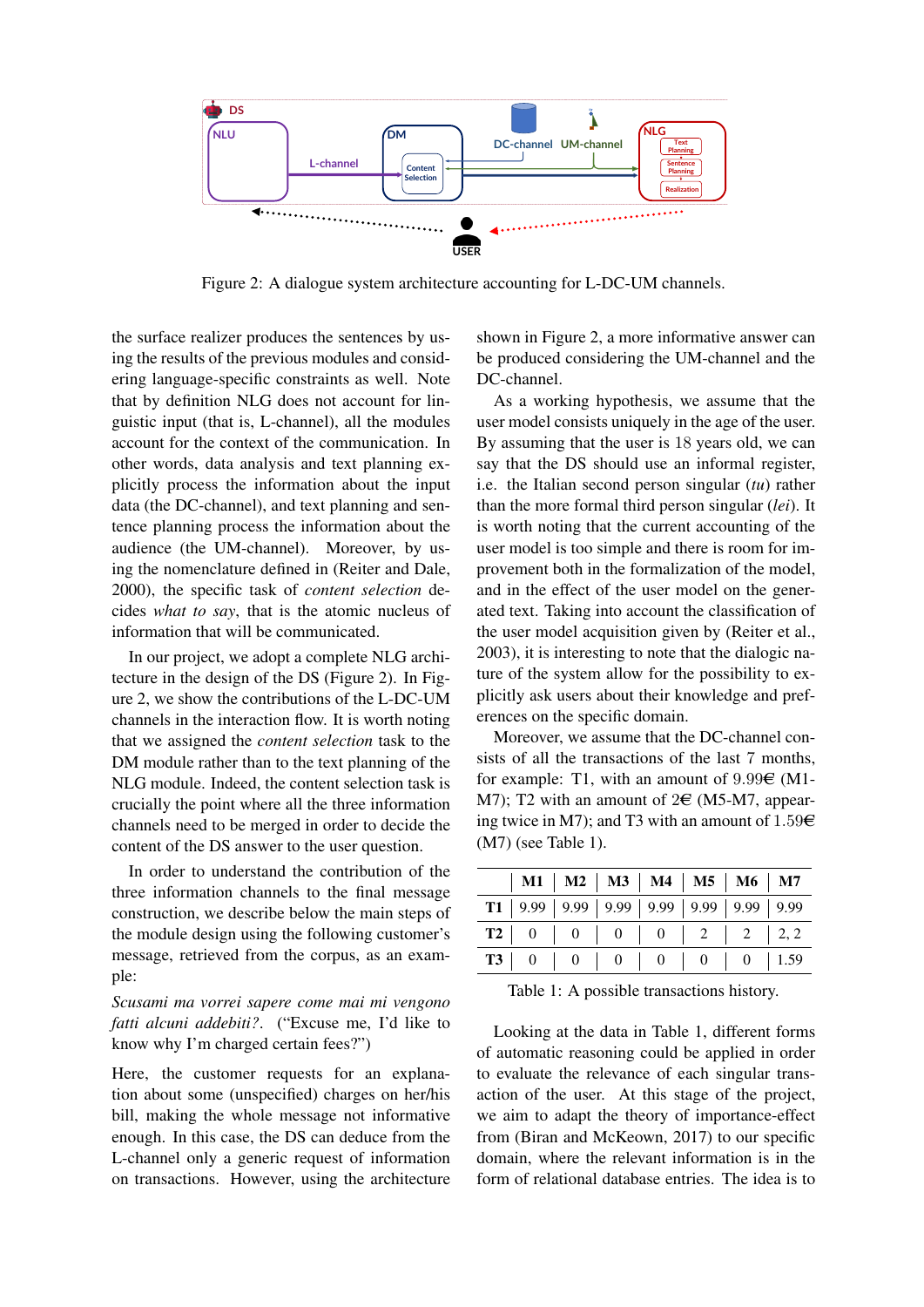consider the time evolution of a specific transaction category, giving more emphasis to information contents that can be classified as *exceptional evidences*. Informally, we can say that the transactions T2 and T3 have a more irregular evolution in time with respect to T1, therefore they should be mentioned with more emphasis in the final message.

The current implementation of the DS is based on a trivial NLU (regular-expressions), a symbolic sentence planner and realizer (for Italian) (Anselma and Mazzei, 2018; Mazzei et al., 2016). By considering all the three L-UM-DC channels, the answer generated by the DS is:

*Il totale degli addebiti*  $\hat{e}$   $\in$  15, 58*. Hai pagato*  $\epsilon$ 4, 00  $(2\times\epsilon$ 2, 00) per l'Offerta Base Mobile e A*C*1, 59 *per l'Opzione ChiChiama e RiChiama. Infine, hai pagato il rinnovo dell'offerta* 20 *GB mobile.* ("The total charge is  $\epsilon$ 15.58. You have been charged  $\epsilon$ 4.00(2× $\epsilon$ 2.00) for the Mobile Base Offer and  $\epsilon$ 1.59 for the Who'sCalling and CallNow options. Finally, you have been charged for the renewal of the 20 GB mobile offer.")

### 4 Conclusion and Future Work

In this paper we have discussed the main features of the design of a DS system for telco customer care. In particular, we outlined the peculiarities of this domain, describing the construction of a specifically-designed dialogue corpus and discussing a possible integration of standard DS and NLG architectures in order to manage these peculiarities. This is an ongoing project and we are considering various enhancements: (1) we will integrate emoji prediction capabilities into the proposed architecture in order to allow the DS to automatically attach an appropriate emoji at the end of the generated response, relying on previous work for Italian (Ronzano et al., 2018); we would also take into account the current user emotions, while generating an appropriate emoji – it may be the case that an emoji that is adequate when the conversation is characterized by a neutral tone, suddenly becomes inappropriate if the user is frustrated or angry (Pamungkas, 2019; Cercas Curry and Rieser, 2019); (2) we would like to enhance the system so as to adapt the generated responses to other aspects of the users, such as their mental models, levels of domain expertise, and personality traits; (3) we want to evaluate the DS following the user-based comparative schema adopted in (Demberg et al., 2011).

Finally, we add some closing remarks on the corpus availability and its anonymization. The publication of a dataset of conversations between customers and a company virtual assistant is a great opportunity for the company and for its surrounding communities of academics, designers, and developers. However, it entails a number of obstacles to overcome. Rules and laws by regulating bodies must be strictly followed – see, for example, the GDPR regulation<sup>3</sup>. This means, first of all, including within the to-be-published dataset only those conversations made by customers who have given their consent to this type of treatment of their data. Moreover, it is mandatory to obscure both personal and sensitive customer data. Such obfuscation activities are particularly difficult in the world of chatbots, where customers are free to input unrestricted text in the conversations. Regular expressions can be used in order to recognize the pieces of data to be obscured, such as email addresses, telephone numbers, social security numbers, bank account identifiers, dates of birth, etc. More sophisticated techniques needed be adopted to identify and obscure, within the text entered by customers, names, surnames, home and work addresses. Even more complex and open is the problem of anonymizing sensitive customer data. For example, consider the case of a disabled customer who reveals his/her sanitary condition to the virtual assistant, in order to obtain a legitimate better treatment from the company: the text revealing the health condition of the customer must be obscured. Other relevant sensitive data include racial or ethnic origins, religious or philosophical beliefs, political opinions, etc. Some of these techniques, used for identifying certain types of data to be obscured, have a certain degree of precision that may even be far, given the current state of the art, from what a trained human analyst could do. Therefore, it is also necessary to consider the need for the dataset being published to be reviewed and edited by specialized personnel before the actual publication. With this in mind, the techniques of data recognition mentioned above - regular expressions, Named Entity Recognition, etc. - could also be exploited to develop tools that can speed up the task of completing and verifying the accurate anonymization of the dataset.

<sup>3</sup>https://eur-lex.europa.eu/eli/reg/ 2016/679/oj